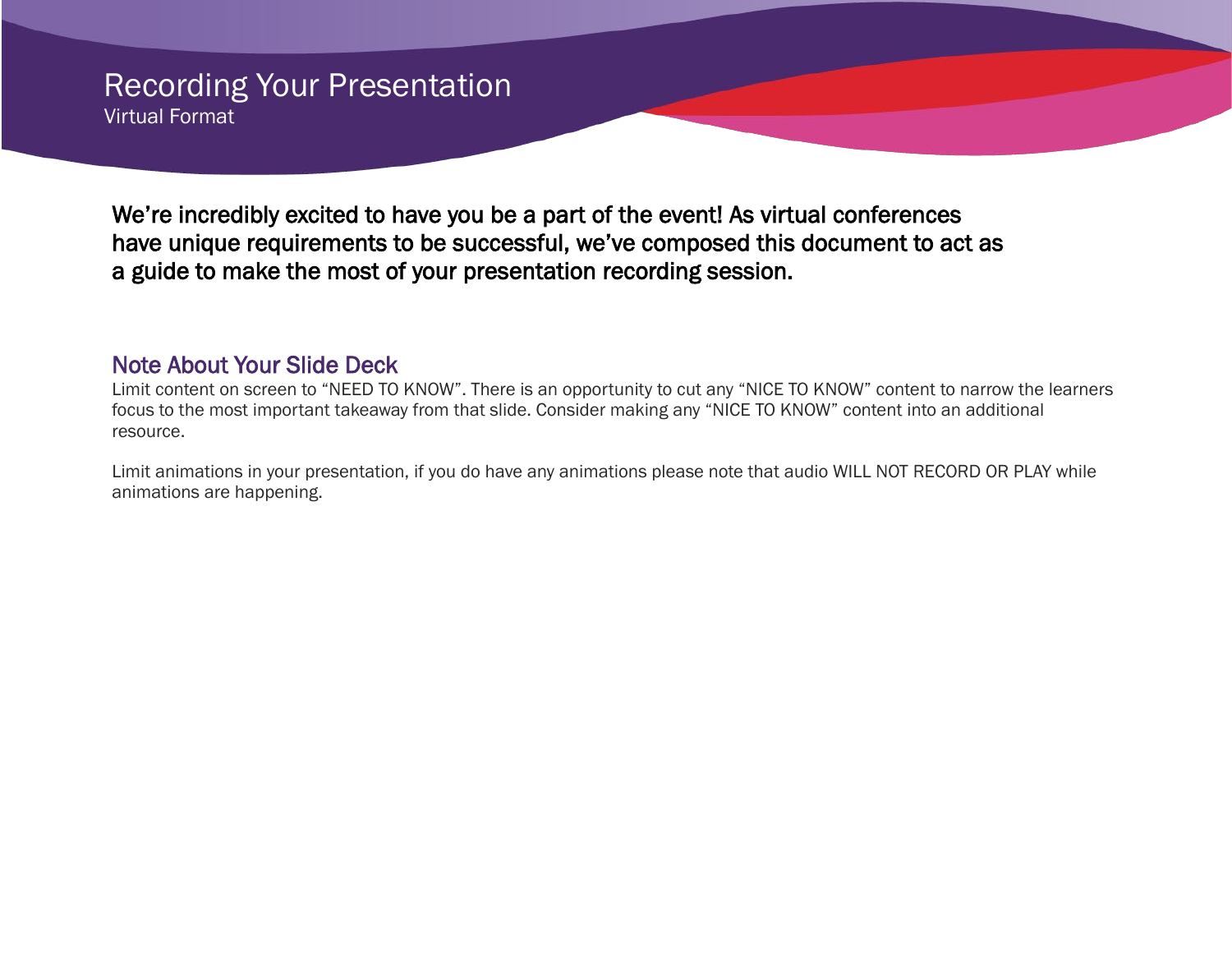# Recording Your PowerPoint/Keynote Presentation in Zoom

In order to have a smooth virtual meeting, we ask that you record your presentation with audio prior to the event and submit no later than the specified **DUE DATE** This will help to minimize technical difficulties and allow you to focus on the questions being asked from participants. Use the following guide to record your presentation.

## System and Browser Requirements

- Modern laptop or desktop with Windows 7/8/8.1/10 or Mac laptop or desktop with Mac OS 10.7 or later.
- Use the latest version of PowerPoint and Keynote. Recommended
- Zoom Supported browsers: Firefox 27+, Chrome 30+, or Safari 7+ (It is not recommended for Mac users to use safari – screensharing is not supported.)
- It is highly recommended you use the Zoom App (icon shown to the right) to record your presentation. The web browser does not have all the same capabilities as the application.
- A dialogue box will appear when joining a meeting from zoom.us. Click Open Zoom Meetings (PC) or Open zoom.us (Mac). You will know if you are using the Zoom application if this icon appears in your taskbar.

# What Do You Need?

- Completed slide deck Keynote or Powerpoint
- Quiet/disruption-free environment
- Background should be solid backdrop or limited movement (ie don't record with your back to a door or window)
- Silenced cell phone
- USB or plug in microphone (preferably headset)
- Webcam built in or USB
- An internet connection wired or wireless broadband

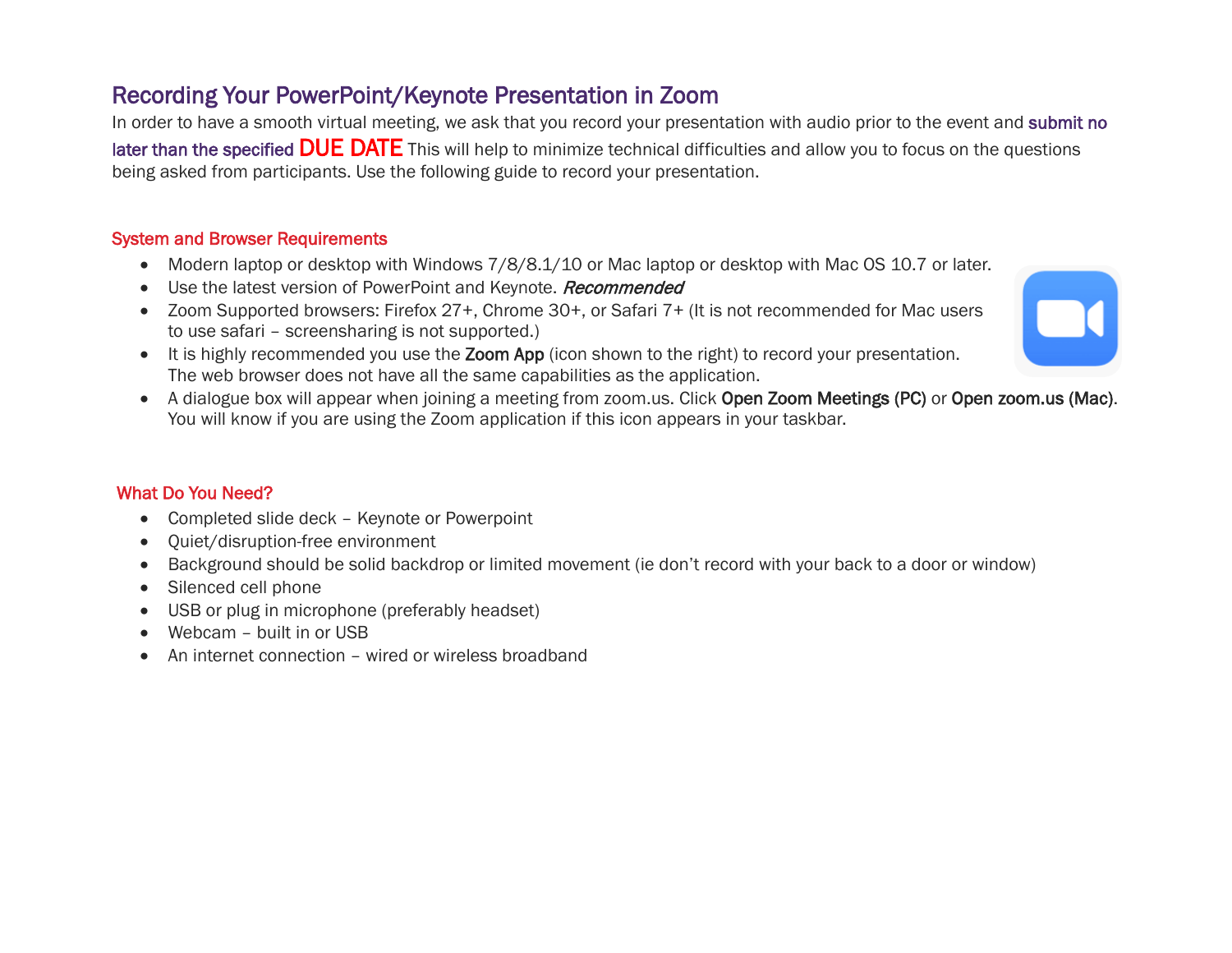### How do I record my presentation in Zoom?

Login to your Zoom account via [Zoom.us.](https://zoom.us/) Accounts are free to create; however, you are limited on your time. Select the Host a Meeting tab and With Video Off from the drop-down menu.



When the dialogue box appears, click Open Zoom Meetings (PC) or Open zoom.us (Mac).



The zoom application will immediately start and you will see the Join Audio Box. Select Join with Computer Audio from this dialogue box or on the zoom meeting itself.

Whether you are using a Mac (presenting in Keynote) or Windows (presenting in PowerPoint) have your presentation open to the first slide so it is ready to play once you hit record.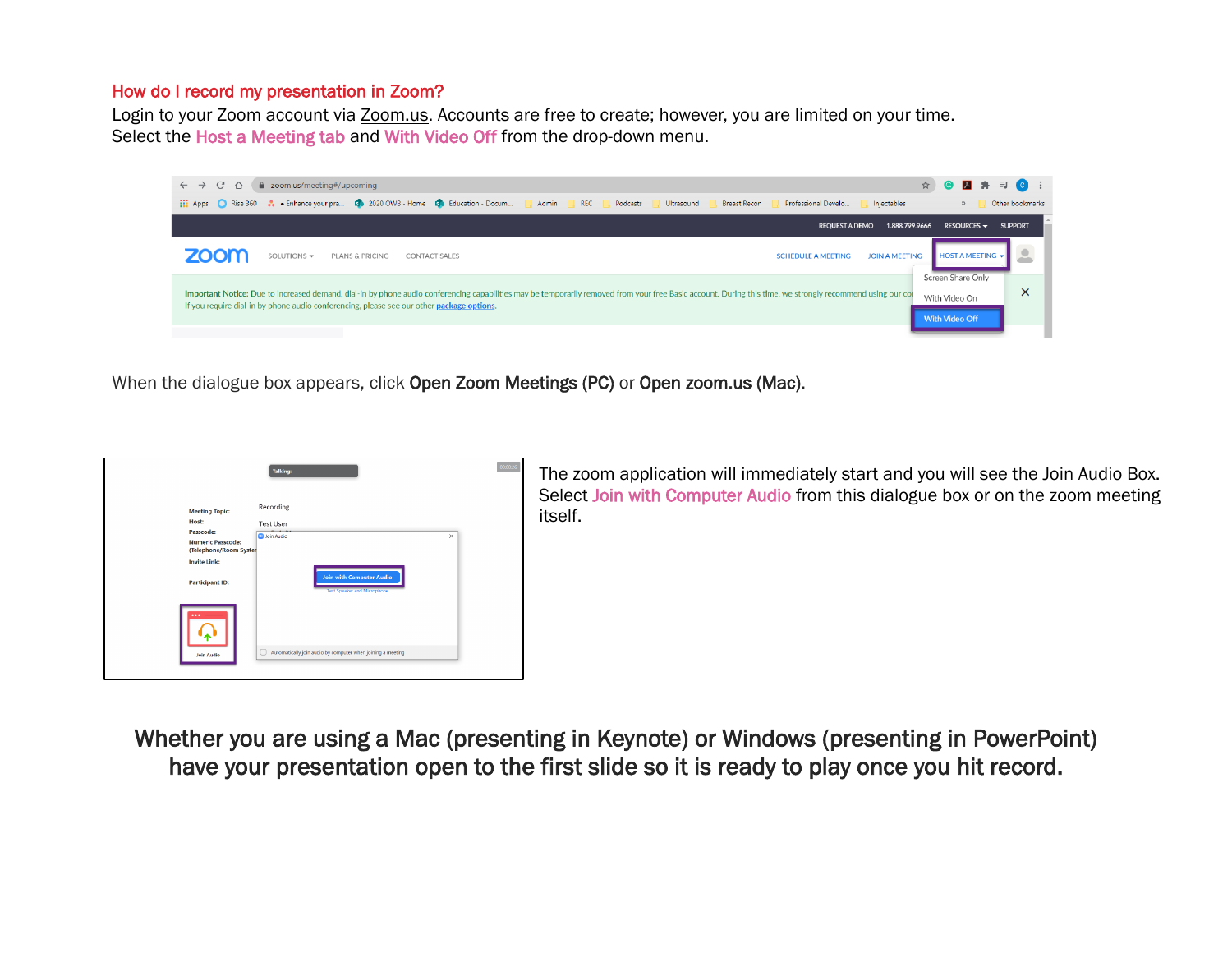Select Start Video to include a video of yourself in the recording, this is optional. Select Share Screen from the Zoom bar at the bottom of your Meeting Screen or on the Zoom meeting itself.





The Share Screen box will appear.

- If you are using one monitor share the desktop.
- If you are using **dual monitors**, you want to choose the your powerpoint/keynote presentation, rather than the screen it's playing on.

• If you have a video in your presentation and you want the audio heard by the end user, you must check the box in the bottom left corner Share Computer Sound. If you do not want the audio to play and you would just like to speak while the video is playing do not check this box. Click the Share button in the right corner.

When you are ready to record, select Record from the …More tab on your zoom bar. Please note this is usually at the top of your screen.

| <b>Mute</b>     | <b>Start Video</b> |                          | <b>Security</b> | <br><b>Participants</b>                       | $\checkmark$ | 不<br><b>New Share</b>                | <b>Pause Share</b>                               | Annotate             | $\bullet\bullet\bullet$<br><b>More</b> |
|-----------------|--------------------|--------------------------|-----------------|-----------------------------------------------|--------------|--------------------------------------|--------------------------------------------------|----------------------|----------------------------------------|
| <b>Podcasts</b> | <b>Ultrasound</b>  | ∡<br><b>Breast Recon</b> |                 | You are screen sharing<br>Professional Develo | 00:1         | <b>■ Stop Share</b><br><b>Chat</b>   |                                                  |                      | $Alt+H$                                |
|                 |                    |                          |                 |                                               |              | <b>Record</b><br><b>Meeting Info</b> |                                                  | Fnallch <del>-</del> | $Alt + R$                              |
|                 |                    |                          |                 |                                               |              | <b>Hide Names of Annotators</b>      | <b>Disable Annotation for Others</b>             |                      |                                        |
|                 |                    | $\Box$                   | $\times$        |                                               |              |                                      | <b>Hide Floating Meeting Controls</b>            | Ctrl+Alt+Shift+H     |                                        |
|                 |                    |                          |                 |                                               |              | Share computer sound                 | <b>Optimize Share for Full-screen Video Clip</b> |                      |                                        |
|                 |                    |                          |                 |                                               |              | <b>End</b>                           |                                                  |                      | $Alt + Q$                              |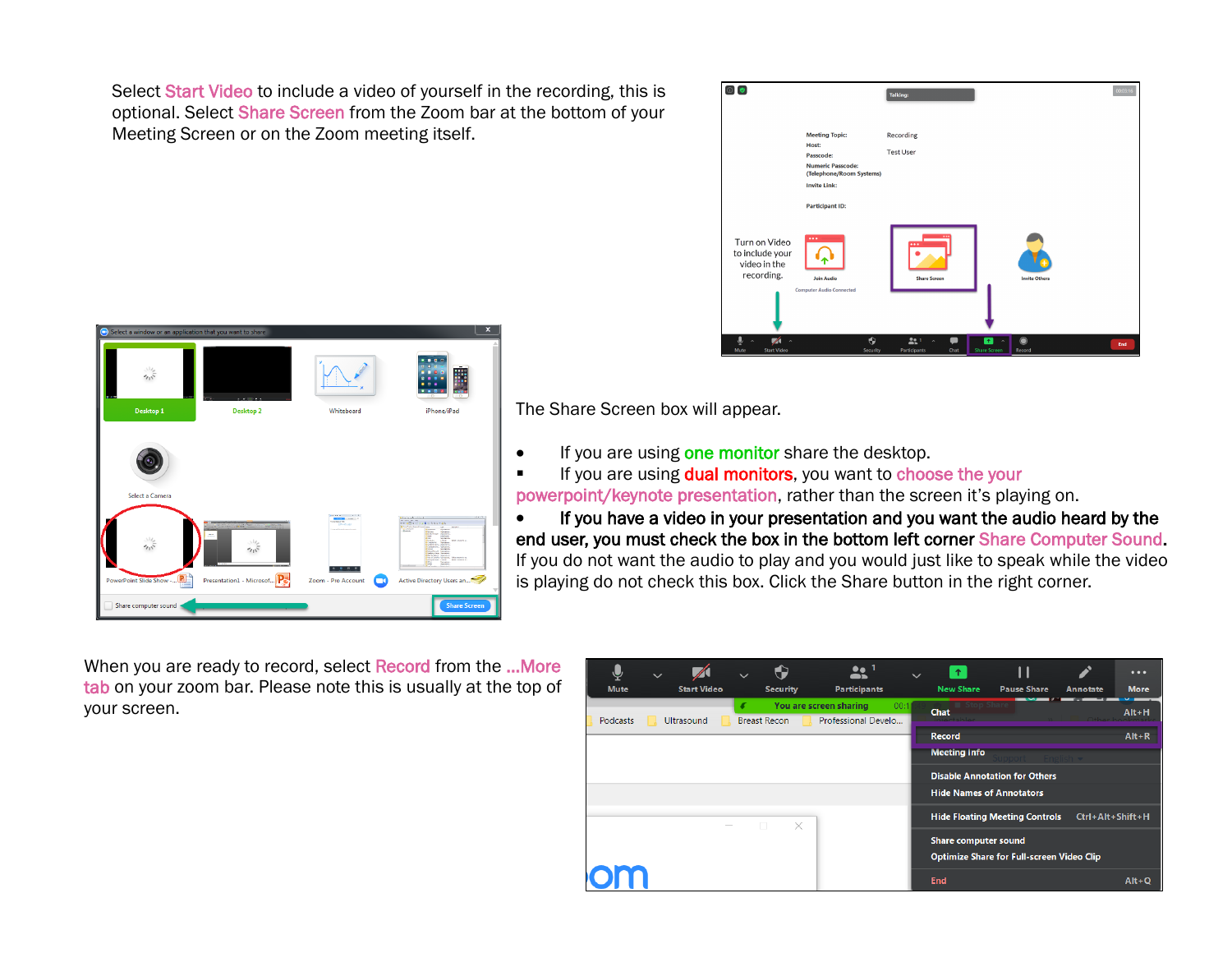## Presenting in Keynote

| Select the Play button on the Keynote toolbar. |             |           |      |        |       |                     |         | <b>ICVIIOLE LUUIDAI</b>         |       |       |        |       |                     |         |  |
|------------------------------------------------|-------------|-----------|------|--------|-------|---------------------|---------|---------------------------------|-------|-------|--------|-------|---------------------|---------|--|
|                                                | Keynote     | File      | Edit | Insert | Slide | Format              | Arrange | View                            | Play  | Share | Window | Help  |                     |         |  |
| .                                              |             |           |      |        |       |                     |         | $\blacksquare$ Galapagos $\vee$ |       |       |        |       |                     |         |  |
| $\Box$ $\vee$                                  | $82\% \vee$ |           |      |        |       | $\Box$ )            |         |                                 |       | as D  |        |       | $\mathbb{R} \times$ |         |  |
| View                                           | Zoom        | Add Slide |      |        | Play  | <b>Keynote Live</b> |         |                                 | Table | Chart | Text   | Shape | Media               | Comment |  |
| 100                                            |             |           | 100  |        | 200   | 300                 | 400     |                                 | 500   |       | 600    | 700   |                     | 800     |  |

Koynoto toolbor

Your computer will go into presentation mode, if you have an external monitor your presentation may appear on the other screen. If you want to switch the screen where the full screen presentation is located select the swap icon.



### Presenting in PowerPoint

Open the Slide Show tab and select From Beginning on the far left.



Your computer will go into presentation mode, if you have an external monitor, you will see a presenter view. If you want to switch the screen where the full screen presentation is located select the display settings drop-down menu and choose swap presenter view and slide show.